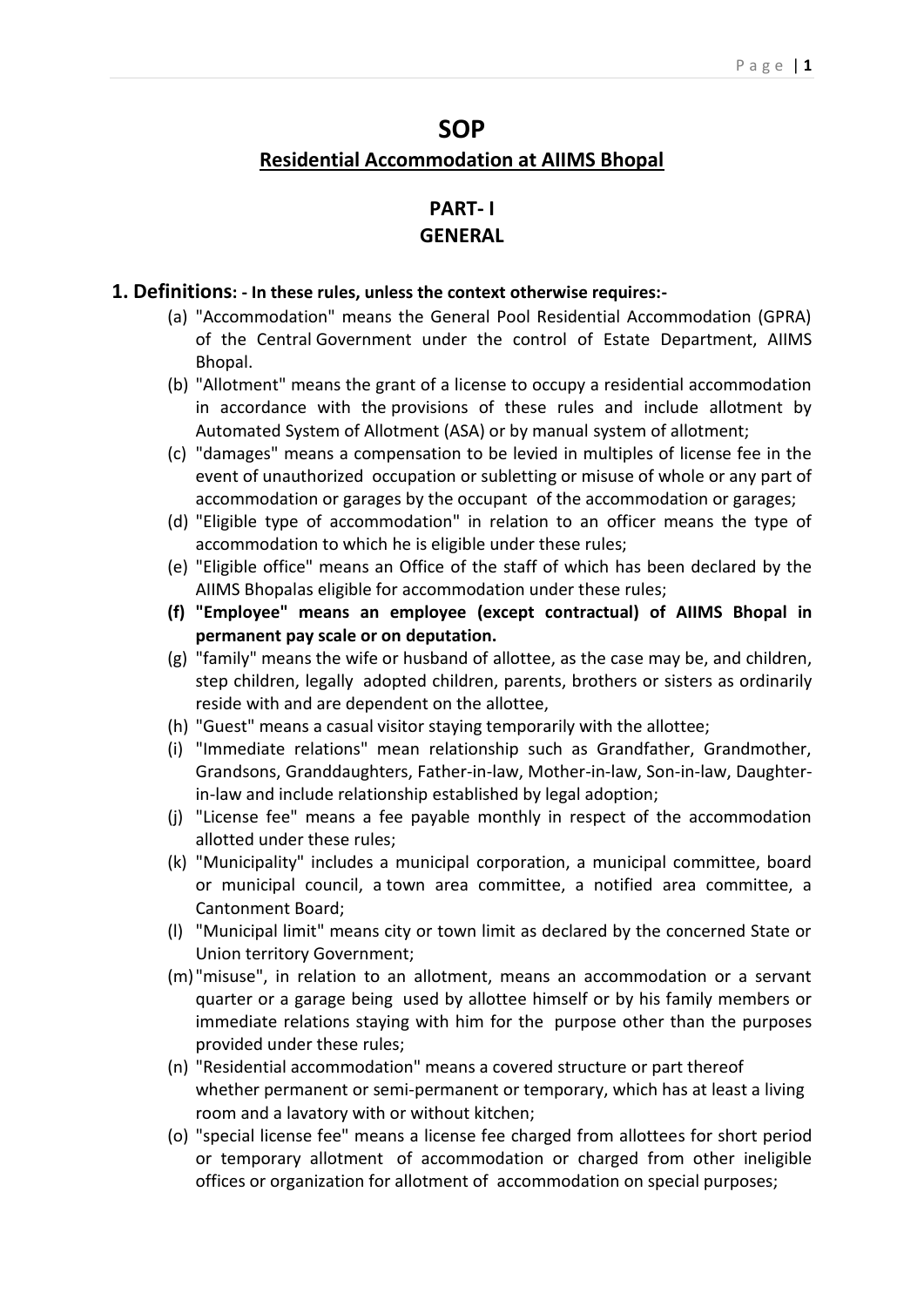- (p) "Subletting" means letting out of a general pool residential accommodation partly or wholly by an allottee to any person outside allottee's family and immediate relations;
- (q) "Surrender of accommodation" means vacation of accommodation after physical occupation of the accommodation by the allottee on his own volition during the allotment period;
- (r) "Temporary transfer" means a transfer of allottee to another place, which involves an absence for a period not exceeding four months from the place where the accommodation is allotted;
- (s) "transfer" means a transfer from the present working place where the accommodation is allotted to any other working place or from an eligible office to ineligible office and includes a transfer or reversion to service under a State Government or a Union territory administration and include deputation to a post in an ineligible office or organization.
- (t) ABEU means AIIMS Bhopal Engineering Unit.
- (u) Competent authority means The Director AIIMS Bhopal.

### **2. Eligible zone for accommodation**: -

All the regular employees of AIIMS Bhopal who fulfill the conditions of eligibility under these rules and have not been declared ineligible by the AIIMS Bhopal authority. This shall include the officers on deputation.Contractual employees is not eligible for quarters under housing society, AIIMS Bhopal.

## **3. Entitlement for types of accommodation**

1) Save as otherwise provided in these rules an applicant shall be eligible for allotment of residence of the type as shown in the column (1) as per the level in the pay matrix specified in the corresponding column (3), in the table below:-

| <b>Type of Residences</b><br>(1) | <b>Existing Grade Pay/Basic Pay</b><br>(2)   | Level in the pay matrix<br>(3) |  |
|----------------------------------|----------------------------------------------|--------------------------------|--|
|                                  |                                              |                                |  |
| $\mathbf{I}$                     | Rs. 1900, Rs. 2000, Rs. 2400 and Rs.<br>2800 | 2,3,4,5                        |  |
|                                  |                                              |                                |  |
| Ш                                | Rs. 4200, Rs. 4600 and Rs. 4800              | 6,7,8                          |  |
|                                  |                                              |                                |  |
| IV                               | Rs. 5400 to Rs. 6600                         | 9,10,11                        |  |
|                                  |                                              |                                |  |
|                                  | Rs. 7600 and above                           | 12 and above                   |  |

TABLE I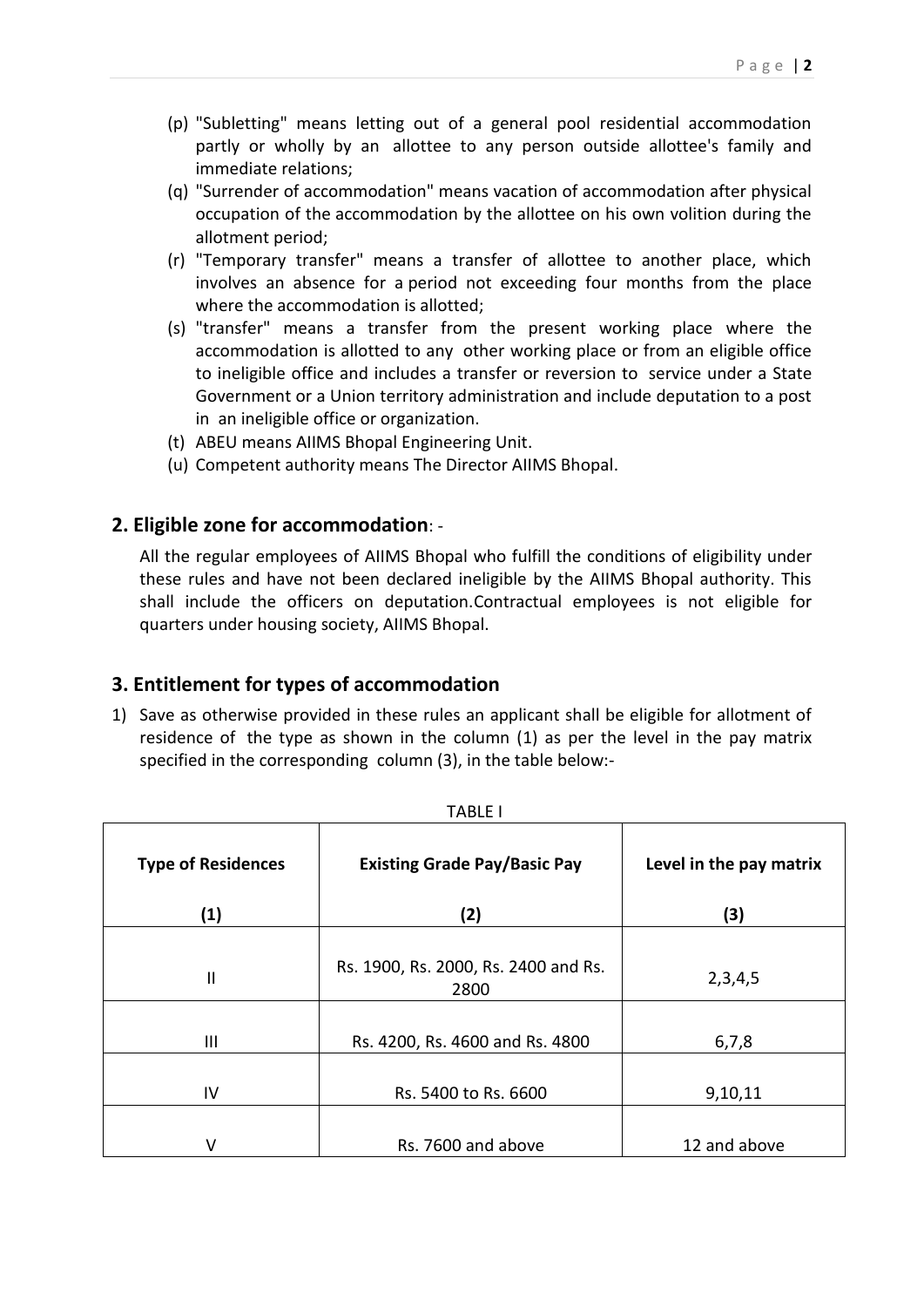- (2) The calculation of date of priority and preparation of waiting lists for different types of accommodations shall be as under:
	- (a) The date of priority in respect of type I to type V accommodation shall be determined on the basis of the date of joining of the employee in the AIIMS Bhopal and the eligibility for the type of accommodation shall be decided as per their level in the pay matrix:

Provided that an applicant under this category shall be allowed to bid for one type lower accommodation than the type eligible for such.

- (b) The inter-se seniority for all the types of accommodation shall be considered on the basis of the following factors, namely:-
	- (i) Where the priority date of two or more applicants is the same, the applicant having a higher level pay in the level shall be senior in the waiting list;
	- (ii) Where the date of priority, pay in the level and the date of joining in AIIMSBhopal of two or more applicants are the same, the applicant retiring earlier may be accorded priority over the applicant retiring later.
	- **(iii) The higher grade pay/pay level applicant will be always senior to the lower grade pay applicants.If there are two people having same pay level then date of joining will prevail for respective category of quarters.**

**Illustration: Suppose a person 'X' is having pay level 14 applying on 12/07/2021 and a person 'Y' having pay level 13 applying on 12/06/2021, then X will be senior to Y for house allotment process as his pay level is higher than Y.** 

(3) Personal Pay shall not be considered for the purposes of determining the inter-se seniority in the waiting list.

## **PART- II ALLOTMENT PROCEDURE**

#### **4. Application for accommodation**

(1) An employee of AIIMS Bhopal on joining duty on his first appointment or on transfer/deputation may make an application online to the department of estate for allotment of accommodation to which he is eligible under these rules and the entitled type of accommodation shall be offered as per the availability of quarter.

> Provided that no application shall be entertained for accommodation within six months of the date of superannuation.

(2) Applications received prior to the specified bidding date shall be included in the respective waiting list and considered for allotment in the next bidding cycle subject to fulfilment of terms and conditions for allotment as per these rules.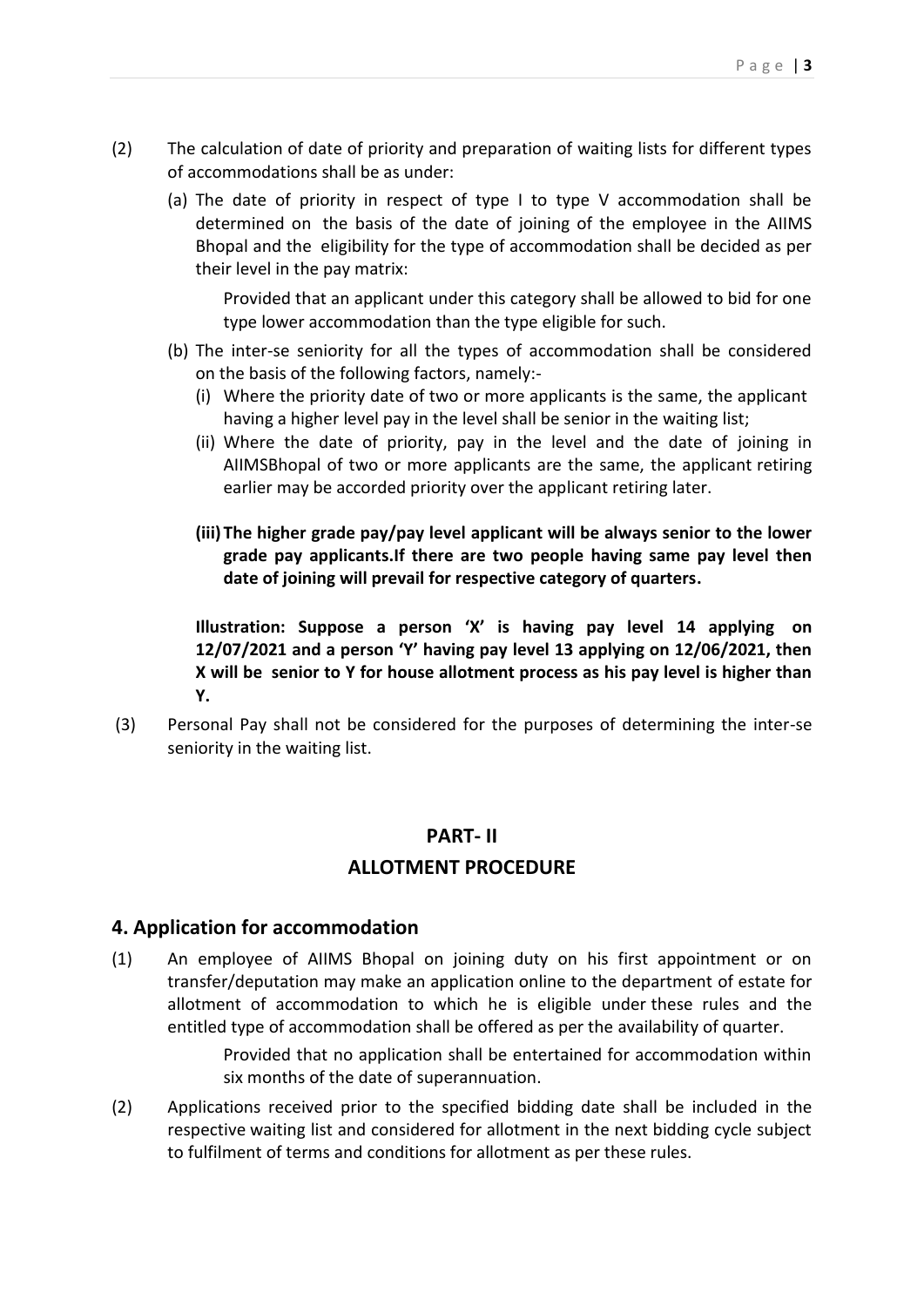(3) The applicant shall furnish various particulars in form specified by the Estate Department which shall be verified by the office of the applicant and in case of any discrepancy in the application or furnishing of incorrect information in the application, the applicant and the verifying officer shall be liable for furnishing of incorrect information and disciplinary action shall be taken against them including cancellation of allotment of accommodation if allotment was made based on incorrect information.

### **5. Preparation of waiting lists for various types of accommodation:-**

- (1) Separate waiting list shall be prepared for each type of accommodation(Type I to V).
- (2) Separate waiting list shall have names of the applicants applied for initial as well as for change of accommodation and shall be prepared as per entitlement for a type of accommodation.
- (3) The names of applicants entitled for Types II, III, IV and V accommodation shall be included in their respective waiting lists and one type below accommodation waiting list for which they are eligible and have opted willingness for one type below.

## **6. Offer of allotment of accommodation.-**

- (1) Save as otherwise provided in these rules, accommodation falling vacant in all types will be allotted by the Estate Department by automated system of allotment to the applicant applying for initial allotment or for change of accommodation from the waiting list for that type of accommodation under these rules.
- (2) The Estate Department may, in emergent circumstances where the accommodation in occupation of the allottee is required to be vacated, allot him an alternate accommodation of the same type of accommodation or the type next below the type of accommodation in occupation of the allottee, subject to availability.

### **7. Period for which allotment subsists.-**

An allotment shall be effective from the date on which it is accepted by the allottee and shall continue till in the Government service or in force until:

- (a) The expiry of the concessional period permissible under these rules after the allottee ceases to be on duty in an eligible office;
- (b) It is cancelled by the Estate Departmentor is deemed to have been cancelled under any provisions in these rules;
- (c) It is surrendered by the allottee;
- (d) The allottee ceases to occupy the accommodation.

#### **8. Acceptance of allotment.-**

(1) An offer of allotment of an accommodation shall be accepted by the allottee within eight days from the date of allotment of the accommodation through automated system or by manual system of allotment, as the case may be.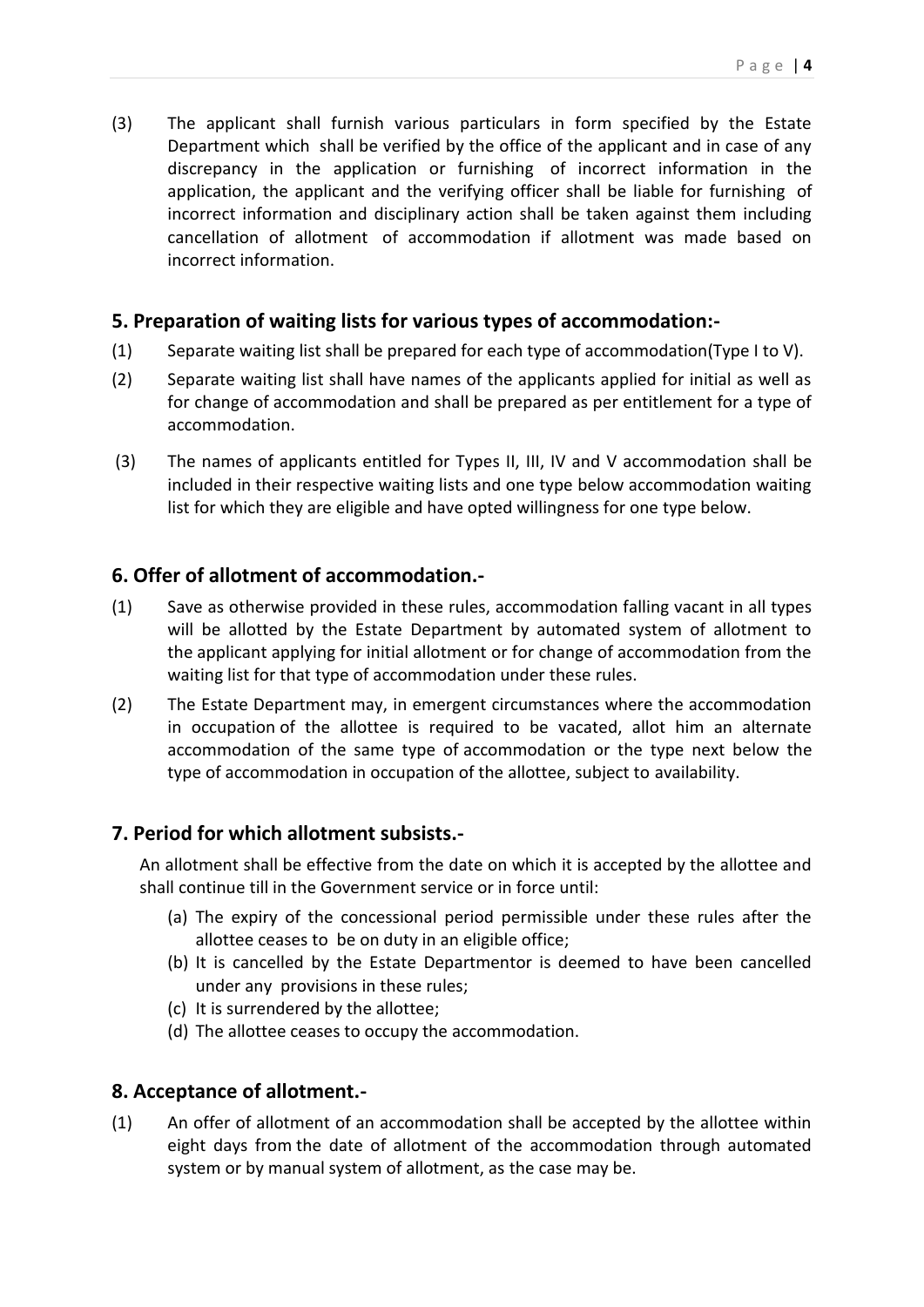(2) The allottee may accept the allotment of the accommodation by himself or through an authorized representative as per the process mention under (9)

#### **9. Process after acceptance.-**

- (1) After acceptance of the allotted accommodation, the allottee shall take physical possession of the accommodation from the Engineering Department within five working days from the date of receipt of the acceptance letter and the Engineering Department shall hand over the allotted accommodation to the allottee.
- (2) In case the allotted accommodation is not ready for immediate occupation, Engineering Department shall issue a Technical Occupation Report to the allottee on receipt of authority letter from the Estates Department.
- (3) The Engineering Department shall issue a Physical Occupation Report to the allottee once the accommodation is ready for occupation and after handing over the accommodation to the allottee in habitable condition.

## **10. Non acceptance of allotment or offer or failure to occupy the allotted accommodation after acceptance.-**

- (1) If any allottee fails to accept the allotment of a residential accommodation within eight days from the date of allotment of the said accommodation, or fails to take possession of that accommodation within five working days from the date of receipt of the letter of authorization, he shall be debarred to apply for accommodation for a period of one year from the date of non-acceptance of allotment subject to payment of one month's normal license fee for that type of accommodation, without making any further correspondence to the allottee.
- (2) The date of non-acceptance of allotment shall be calculated from the date of allotment.
- (3) If an allottee occupying a lower type of accommodation refuses to accept the offer of an accommodation of the type for which he is eligible under these rules, he shall be permitted to continue in the previously allotted accommodation:

Provided that such allottee shall not be eligible for another allotment for a period of 1 year from the date of non-acceptance of such allotment.

#### **11. Allotment to an allottee under suspension.-**

The allotment of accommodation to an allottee under suspension shall be made as if suspension has not taken place.

#### **12. Declaration by an applicant owning a house at the place of posting.-**

(1) An employee owning a house either in his own name or in the name of any member of his family at the place of his duty, shall inform the fact to the Estate Department at the time of applying for accommodation: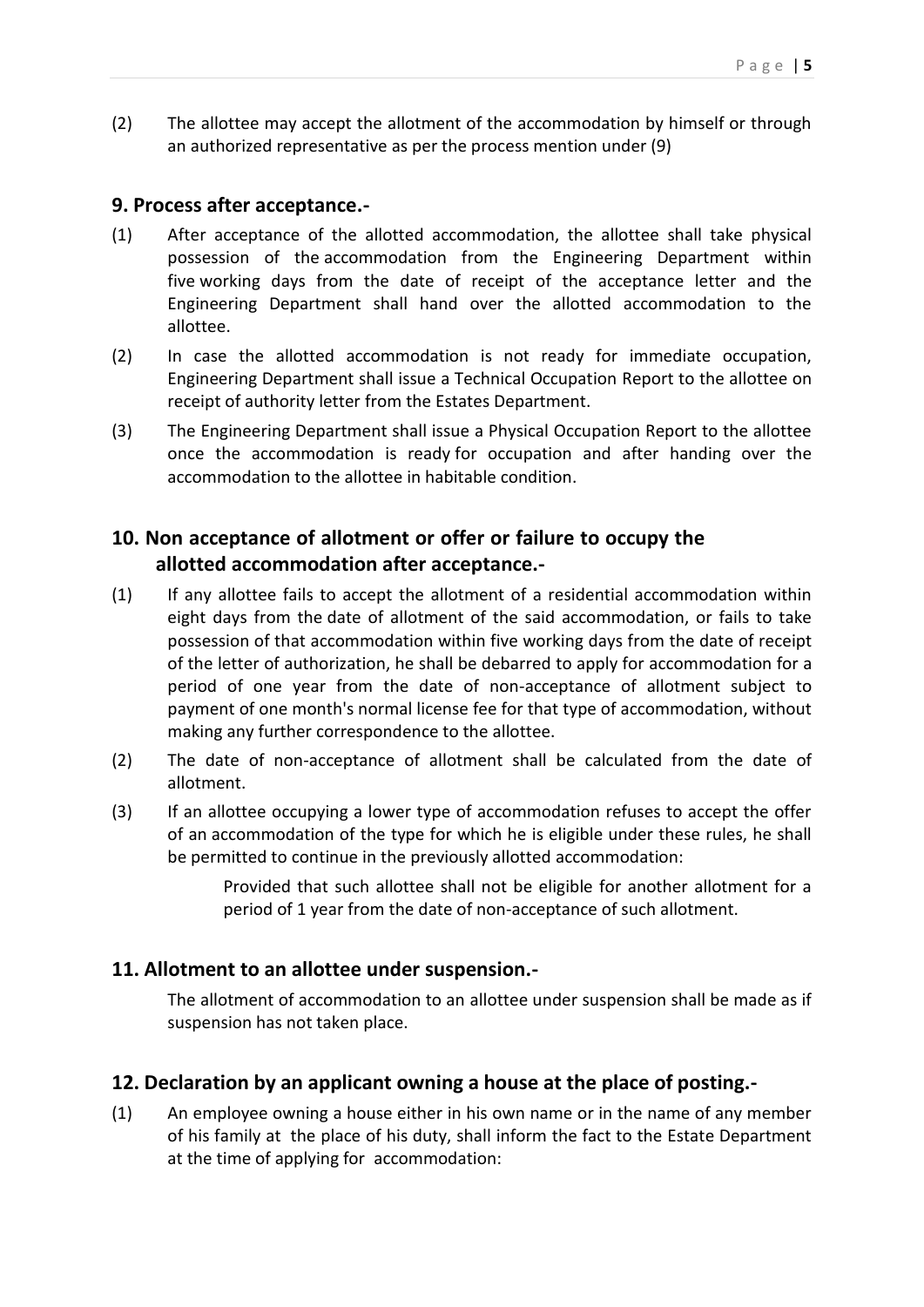Provided that where an employee or any member of his family become owner of a house at the place of his duty after an accommodation is allotted to him under these rules, the allottee shall inform the fact to the Estate Department within a period of one month from the date of possession of the house.

(2) A higher rate of license fee, as specified by the Estate Department from time to time shall be applicable to the allottees under this rule.

#### **13. Eligibility of allottees married to each other.-**

(1) No employee of the AIIMS Bhopal shall be allotted an accommodation under these rules if the spouse of such Government servant has already been allotted an accommodation, unless such accommodation is surrendered:

Provided that this sub-rule shall not apply where the wife and husband are residing separately in pursuance of -

(i) an order of judicial separation made by any Court; or

(ii) an order to proceed to frame and record the issues for settlement of the proceedings by any Court in which a petition filed by either spouse for dissolution of marriage by a decree of divorce is pending and either of them has furnished an undertaking to surrender the accommodation allotted to her or him forthwith in case of revival of conjugal rights with her or his spouse.

- (2) Where two allottees in occupation of separate accommodation allotted under these rules marry each other, they shall within one month of marriage, surrender one of the accommodation.
- (3) If one of the accommodation is not surrendered within the stipulated period as required by sub-rule (2), the allotment of the accommodation of the lower type shall be deemed to have been cancelled on the expiry of such period and if the accommodations are of the same type, the allotment of such one of them as the Estate Department may decide, shall be deemed to have been cancelled on the expiry of such period.
- (4) Notwithstanding anything contained in sub-rules (1) to (3),

(i) if a wife or husband, as the case may be, who is an allottee of an accommodation under these rules, is subsequently allotted a residential accommodation at the same station from a pool to which these rules do not apply, she or he, as the case may be, shall surrender anyone of the accommodation within one month of such allotment:

Provided that this clause shall not apply where the husband and wife are residing separately in pursuance of an order of judicial separation made by any Court.

(ii) Where two allottees, in occupation of separate accommodations at the same station, one allotted under these rules and another from a pool to which these rules do not apply, marry each other, anyone of them shall surrender anyone of the accommodation within one month of such marriage.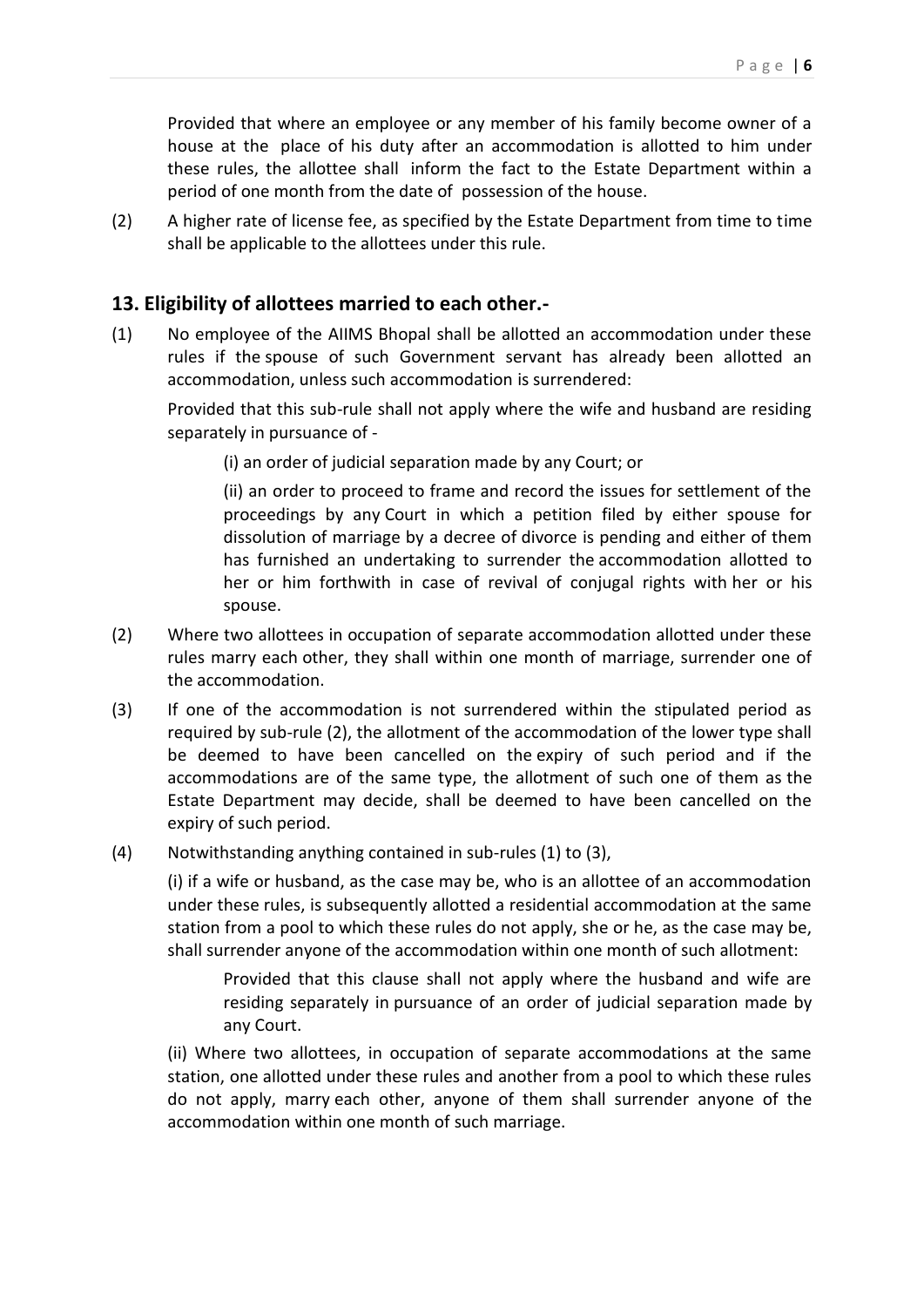(5) If an accommodation is not surrendered as required under sub-rule (4), the allotment of the accommodation in the general pool shall be deemed to have been cancelled on the expiry of such period.

#### **PART- III**

### **RETENTION OF ACCOMMODATION**

#### **14. Concessional period of retention.-**

 $\overline{\phantom{a}}$ 

(1) The allottee may, subject to the conditions laid down in these rules, be permitted to retain the accommodation on the happening of any of the events specified in column (2) of the table below, for the period specified in the corresponding entry in column (3) thereof, provided that the accommodation is required for the bonfire use of the allotted or members of his family:

| SI.   | Events                                                                                                                                                                                                                                                                                                                                                                                                                                                                                | Permissible period for retention<br>of accommodation                       |
|-------|---------------------------------------------------------------------------------------------------------------------------------------------------------------------------------------------------------------------------------------------------------------------------------------------------------------------------------------------------------------------------------------------------------------------------------------------------------------------------------------|----------------------------------------------------------------------------|
| (1)   | (2)                                                                                                                                                                                                                                                                                                                                                                                                                                                                                   | (3)                                                                        |
| (i)   | Resignation, dismissal or removal from<br>Service, one month<br>termination of service or unauthorized<br>absence without permission,<br>compulsory retirement [under CCS<br>(CCA) Rules, I 965] and for non-regular<br>Government servants.                                                                                                                                                                                                                                          | One month on normal license fee                                            |
| (ii)  | Retirement, voluntary retirement,<br>retirement on medical grounds, terminal<br>leave or compulsory retirement [under<br>FR 56(j)], retirement on deputation from<br>ineligible organizations during the initial<br>constitution of such organization,<br>technical resignation, death of allotted<br>on re<br>employment (irrespective of retention<br>availed on retirement) and death of an<br>allotted who is not a regular<br>Government servant or deputation<br>outside India. | six months on normal license fee                                           |
| (iii) | Transfer to a place outside from the<br>existing place, transfer to an ineligible<br>office in the same station, on<br>proceeding on foreign service in India,<br>temporary transfer in India or transfer<br>to a place outside India or deputation<br>within India.                                                                                                                                                                                                                  | Two months on normal license fee plus six<br>months on double license fee. |

**Table**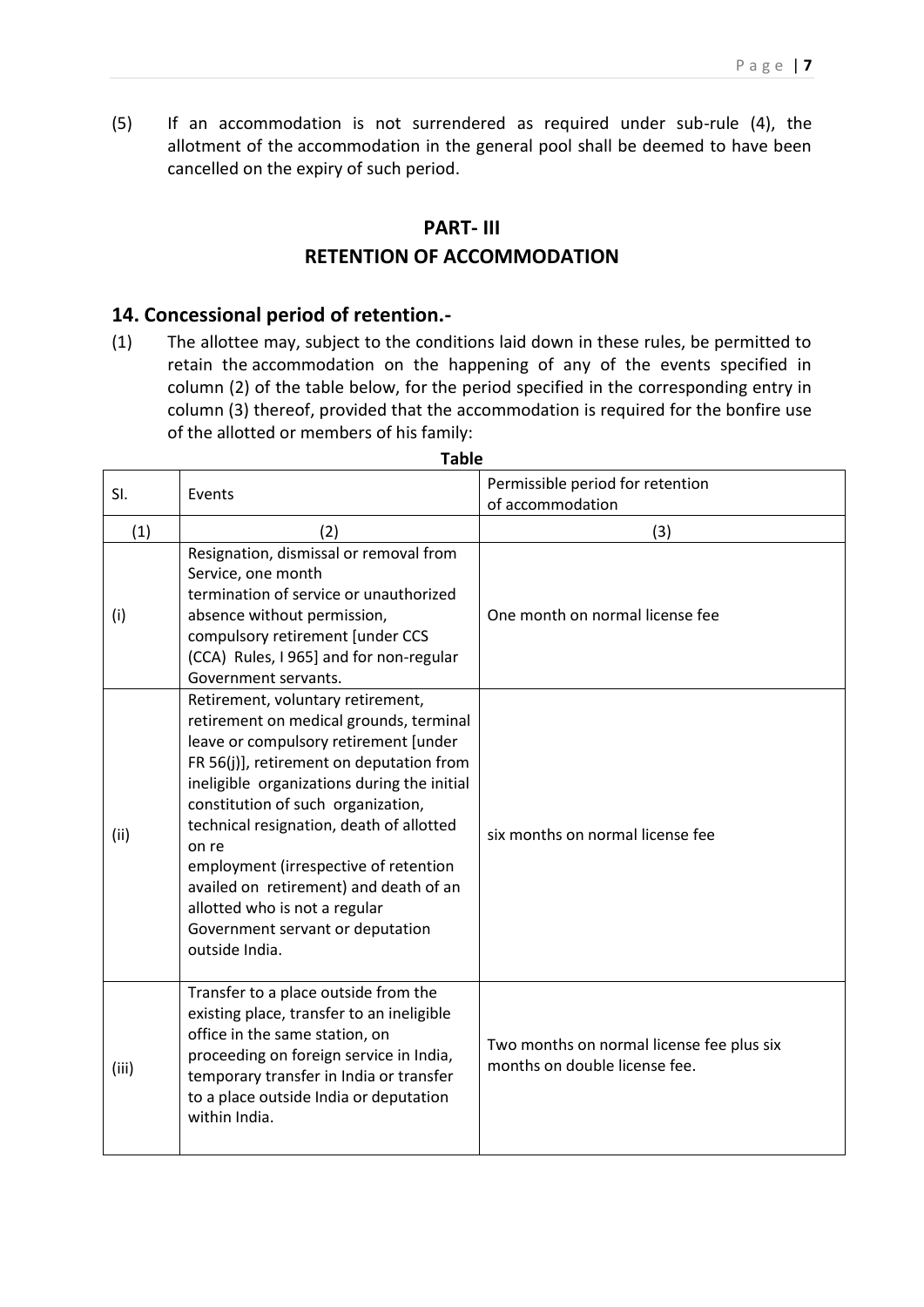| (iv)  | To eligible spouse or ward in case of<br>death of the allotted or in case of<br>missing persons (from the date on<br>which Police authority have certified<br>the employee is missing)                                                                                                                                                                                                                                                                                                                                                                                                                                                                                                                                                                                                                              | Twelve months on normal license fee and for a<br>further period of twelve months on normal<br>license fee provided the deceased or<br>missing allotted or any member of the family does<br>not own a house at the place of occupation of<br>accommodation.                                                                                                   |
|-------|---------------------------------------------------------------------------------------------------------------------------------------------------------------------------------------------------------------------------------------------------------------------------------------------------------------------------------------------------------------------------------------------------------------------------------------------------------------------------------------------------------------------------------------------------------------------------------------------------------------------------------------------------------------------------------------------------------------------------------------------------------------------------------------------------------------------|--------------------------------------------------------------------------------------------------------------------------------------------------------------------------------------------------------------------------------------------------------------------------------------------------------------------------------------------------------------|
| (v)   | <b>Study Leave</b>                                                                                                                                                                                                                                                                                                                                                                                                                                                                                                                                                                                                                                                                                                                                                                                                  | Actual period of leave or two years, whichever is<br>earlier                                                                                                                                                                                                                                                                                                 |
| (vi)  | Leave preparatory to retirement or<br>refused leave granted under FR 86 or<br>Earned leave granted to Government<br>servant who retired under FR 56(j)                                                                                                                                                                                                                                                                                                                                                                                                                                                                                                                                                                                                                                                              | For the full period of leave/posting on normal<br>license fee For the full period of leave on full<br>average pay subject to a maximum period of one<br>hundred and eighty days in the case of leave<br>preparatory to retirement and four months in<br>other cases, inclusive of the period permissible in<br>the case of retirement on normal license fee. |
| (vii) | (i) On mandatory posting to Public<br>Sector Full period of posting on normal<br>Undertakings, Statutory and<br>Autonomous Bodies license fee plus<br>House Rent under Central Staffing<br>Scheme on certificate from Allowance<br>drawn by the allotted from<br>Establishment Officer, Department of<br>Personnel the organization<br>and Training or from Other Ministries<br>or Departments of the Government of<br>India; and<br>(ii) On mandatory posting at the same<br>station to Public Sector Undertakings,<br><b>Statutory and Autonomous</b><br><b>Bodies under Non-Central Staffing</b><br>Scheme on certificate from<br>Establishment Officer, Department<br>of Personnel and Training for balance<br>period of central deputation after<br>serving four years under Central<br><b>Staffing Scheme</b> | Full period of posting on normal license fee plus<br>House Rent Allowance drawn by the allotted from<br>the organization                                                                                                                                                                                                                                     |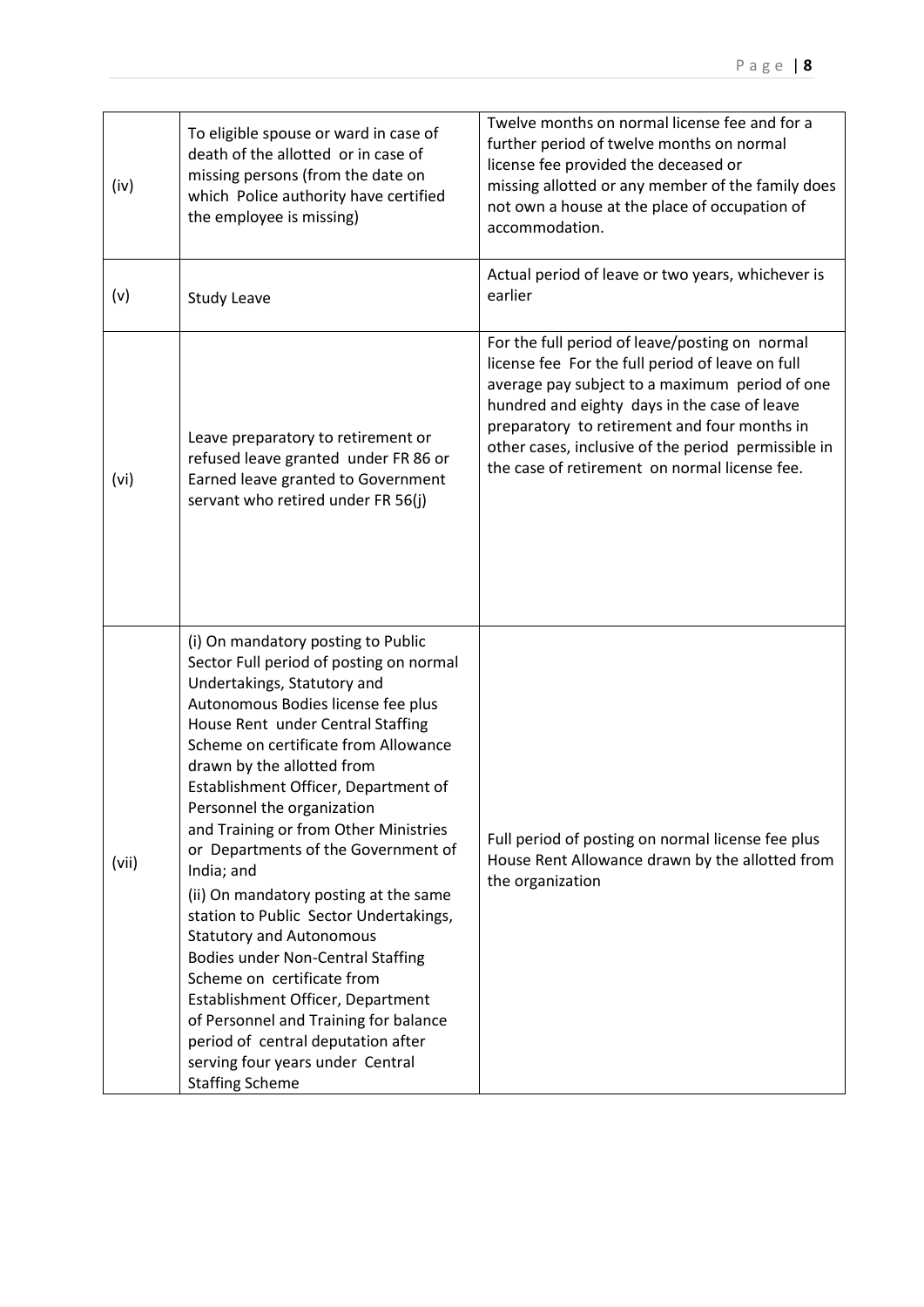#### **PART- IV**

#### **CHANGE OF ACCOMMODATION**

#### **15. Change in same type or entitled higher type of accommodation.-**

- (1) An allottee to whom an accommodation has been allotted under these rules may apply for a change to another same type of accommodation only after taking physical possession of accommodation allotted under initial allotment.
- (2) Only one change shall be allowed in the same type of accommodation to the allotted.
- (3) An allotted, who intends to change the accommodation already allotted to him shall make an application in the form specified by the Estates Department, and thereafter, the name of such allotted shall be included in the concerned type separate waiting list.
- (4) The date of priority or the inter-se seniority of the allotters in the waiting list for change of accommodation in respect of Type I to Type V shall be as applicable to initial allotment.
- (5) The change of same type of accommodation shall be offered as per the priority in accordance with these rules and having regard to the allotter's preference:

Provided that no change in the same type of accommodation shall be allowed to an allottee within six months of the date of superannuation.

- (6) If an allottee fails to accept a change of accommodation offered to him within eight days of the issue of such offer or allotment, he shall not be considered again for a change of accommodation for that type of accommodation.
- (7) An allottee who, after accepting a change of accommodation fails to takes possession of the same, shall be charged one month license fee for such accommodation in accordance with the provisions of these rules in addition to the normal license fee for the accommodation already in his possession the allotment of which shall continue to subsist:

Provided that if the Engineering Department fails to make the accommodation offered on change habitable within the prescribed time period, a certificate from the concerned Engineer shall be furnished in this regard by Engineering Department and allottees will be exempted from payment of license fee for the intervening period in such cases.

(8) Where an allottee, who is in occupation of an accommodation, is allotted another accommodation and he occupies the new accommodation, the allotment of former accommodation shall be deemed to have been cancelled from the date of physical occupation of the new accommodation:

> Provided that such date of occupation, the allotted may, retain the former accommodation for a max period of 7 days for shifting to the newly allotted accommodation: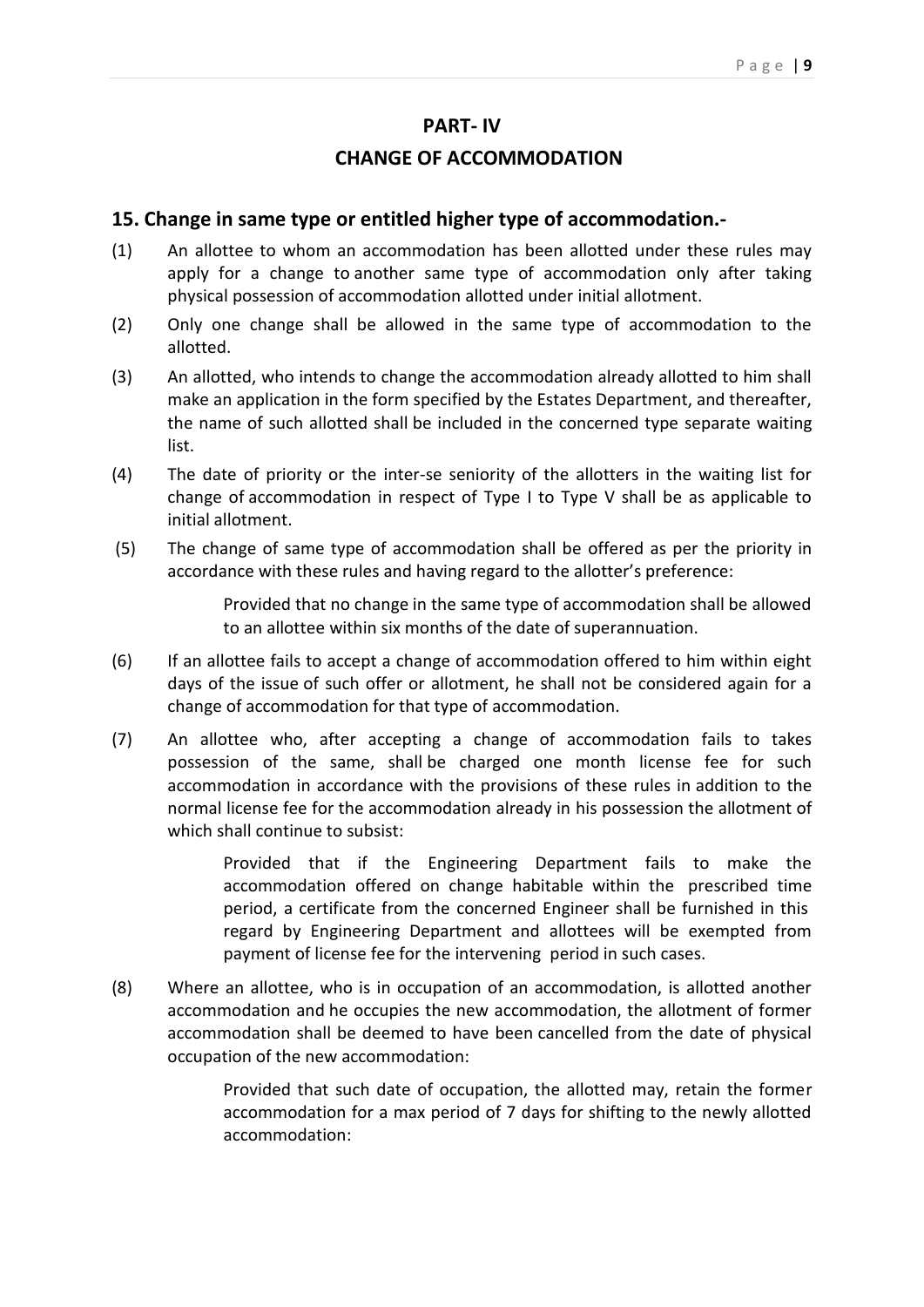Provided further that if the previous accommodation is not vacated within a period of 7 days, the allotted shall be liable to pay damages for use and occupation of the previous accommodation, furniture and garden charges as may be determined by the Government from time to time with effect from the 31st day from the date of physical occupation of the new accommodation and the accommodation slotted in the change shall be deemed to have been cancelled under these rules.

(9) No change of accommodation shall be allowed to an allottee under this rule if an enquiry is under progress against the allotted on the charge of subletting.

#### **16. Change of accommodation on medical grounds.-**

(1) Change on medical grounds shall be given only if the allotted consumed has already availed of one change in the same type of accommodation admissible under these rules:

> Provided that if the allotted has not already availed one change, the application for change on medical grounds shall be referred to the Committee constituted for the purpose.

(2) Requests for change on medical grounds may be entertained only in such cases where the allottee or a member of his family or dependent-in-laws living with him, after the allotment of the accommodation in change has developed such diseases as may be specified by the Committee constituted for the purpose by the Estate Department.

> Provided that a medical certificate from a Head of Department of the Specialty of concerned disease of AIIMS Hospital indicating the nature and extent of physical handicap or disease and recommending such a change is furnished.

(3) Change from one floor to another in the same colony or from one colony to another colony may be allowed, if the request is supported by medical certificate from a board constituted for the purpose. The change of accommodation shall be given by the Estate Department issuing a well-reasoned speaking order.

#### **17. Change of accommodation in the event of death of a member of family.-**

Notwithstanding anything contained in these rules, an allotted may be allowed a change of accommodation on the death of any member of his family if he applies for a change within six months of such occurrence, provided that the change will be given in the same type of accommodation, same floor and in the same area as the accommodation already allotted to the allotted.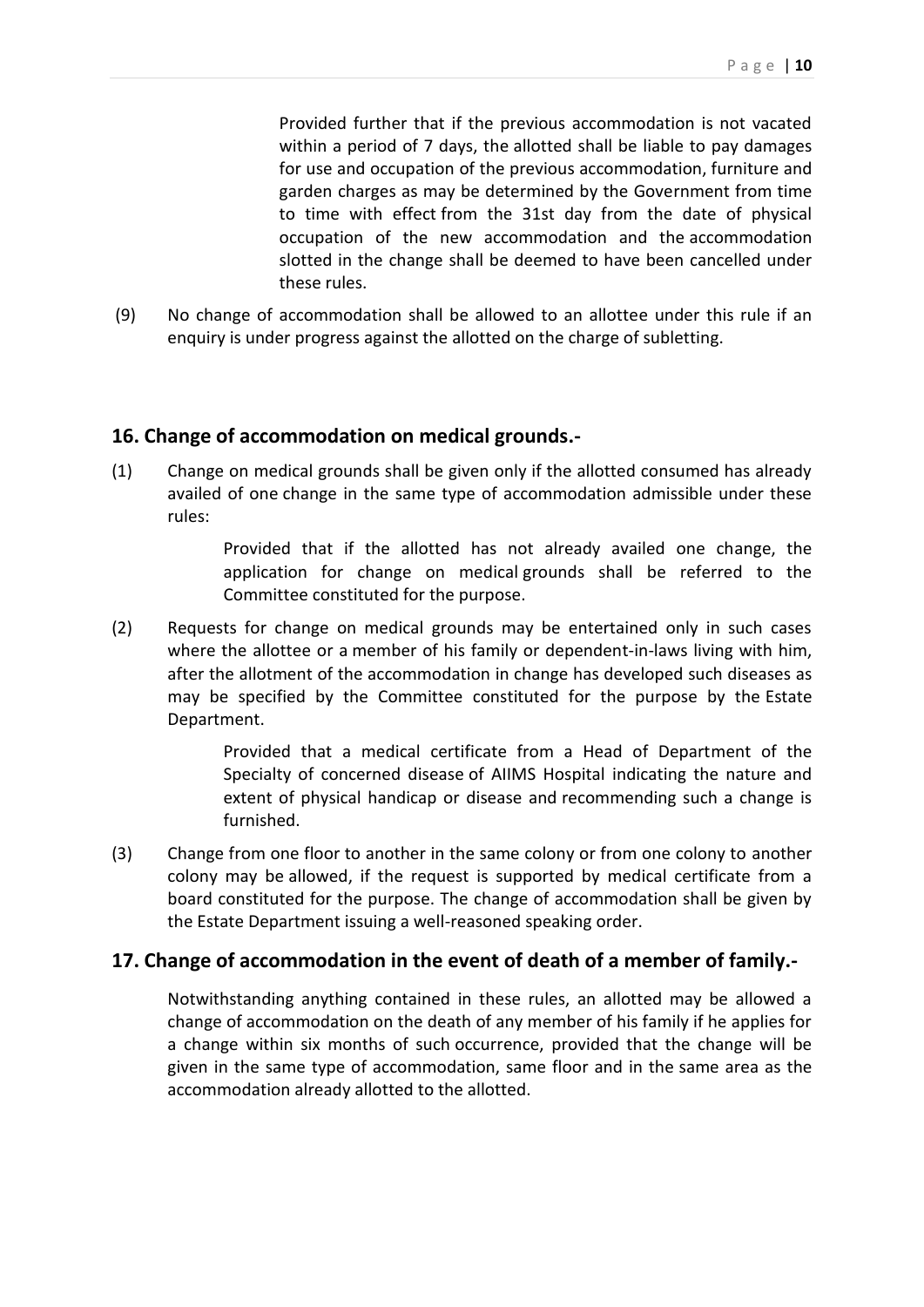### **18. Shifting of allottees in case of quarrel between neighbours.-**

- (1) Any complaint relating to the quarrels between neighbours in AIIMS campus shall be examined in detail by the Housing Committee of AIIMS Bhopal. Security officer AIIMS Bhopal shall examine the complaints of quarrel between neighbours in AIIMS campus, who shall make his recommendations to the Estate Department.
- (2) The allottee found guilty under this rule shall be shifted to another accommodation in the same locality but at a distance from the accommodation of the allotted with whom he had picked up quarrel, or to another nearby or remote locality, depending upon the nature of the offence or situation.
- (3) If the allotted so shifted to another place again picks up quarrel with his neighbours, his allotment shall be cancelled and he shall be debarred from allotment of accommodation for a period varying from one year to two years depending upon the nature of the offence:

Provided that if the allotted who is debarred under this sub-rule, on subsequent allotment again picks up a quarrel with his neighbour and is found guilty, he shall be declared ineligible for further allotment of accommodation permanently.

### **PART V**

### **EXCHANGE OF ACCOMMODATION**

**19.** Exchange of quarter between the eligible applicants shall be dealt case to case basis.

#### **PART VI**

#### **SURRENDER OF ALLOTMENT OF ACCOMMODATION**

#### **20. Surrender of an allotment of accommodation.-**

- (1) An allottee may surrender an allotment of accommodation at any time during the allotment period.
- (2) An allottee who surrenders the accommodation shall not be considered again for allotment of accommodation at the same station for a period of one year from the date of such surrender.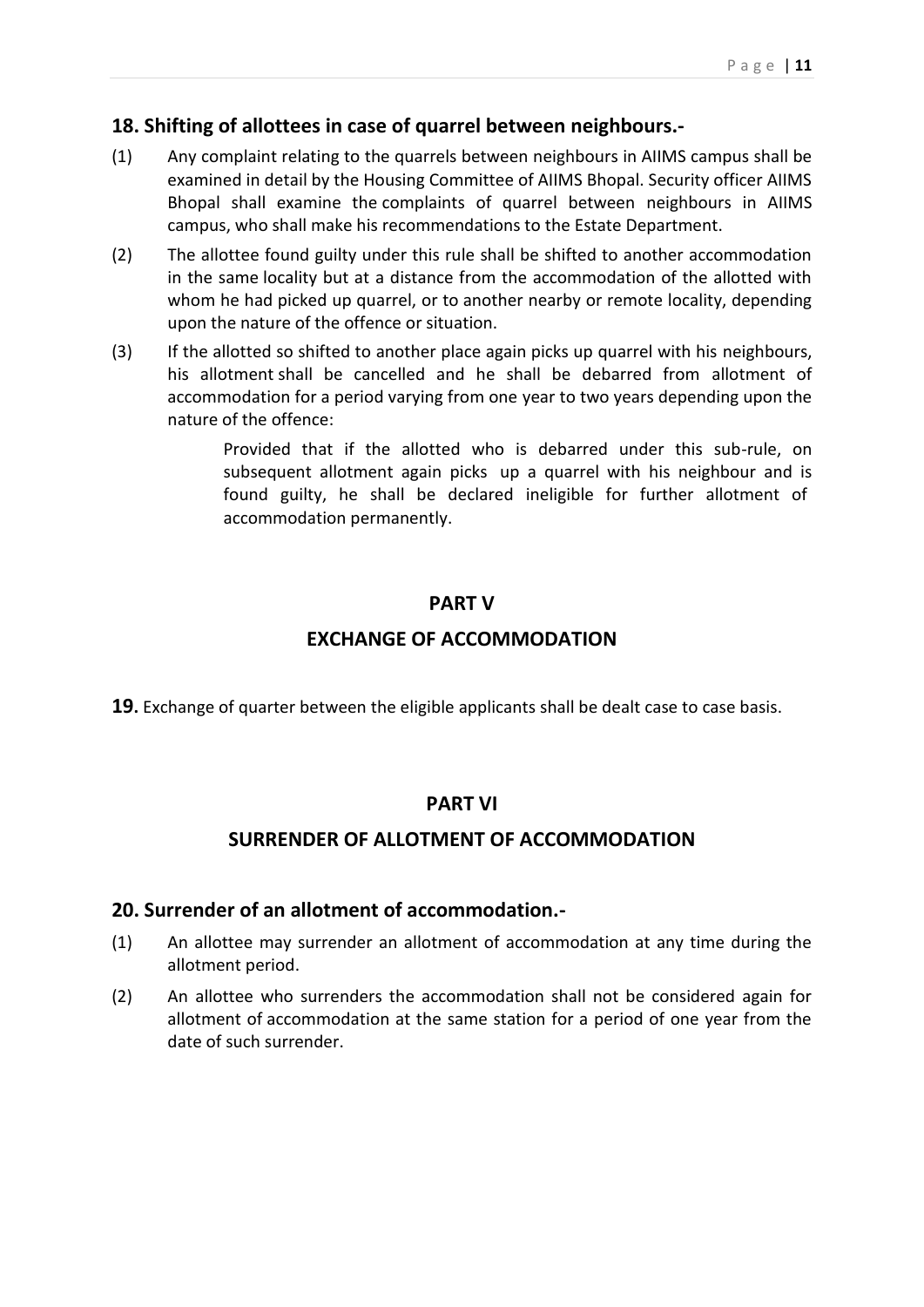#### **PART VII**

#### **MAINTENANCE OF ACCOMMODATION**

#### **21. Maintenance of accommodation by the allottee.-**

- (1) The allotted to whom a residential accommodation has been allotted shall maintain the accommodation and premises in a clean condition and such allotted shall not grow any tree, shrubs or plants contrary to the instructions issued by the Government or by Engineering Department nor cut or lop off any existing tree or shrubs in any garden, courtyard or compound attached to the accommodation save with the prior permission in writing of the Engineering Department
- (2) Trees, plantation or vegetation, grown in contravention of this rule may be caused to be removed by the Engineering Department at the risk and cost of the allotted concerned.

## **22. Cooperation with maintenance agencies by the allottees to carry out repair works.-**

- (1) All allottees of accommodation will cooperate with Engineering Department in carrying out all kinds of repair or renovation works.
- (2) In case a complaint for non-corporation is received from Engineering Department against any allottees, strict action shall be taken against him as per these rules and the instructions issued by the Estate Department from time to time.

## **23. Misuse of accommodation for trade or business or any other unauthorized activity.-**

- (1) The accommodation shall be used for residential purpose only by the allotted and other authorized persons as per these rules.
- (2) Action shall be taken against the allotted for unauthorized use of the allotted accommodation as per these rules and instructions issued by the Estate Department in this regard from time to time.

#### **24. Payment of requisite charge or fee to public utility services.-**

- (1) The allotters of accommodation shall pay the charges and fees to all utility services such as electricity, water, gas etc., regularly on receipt of the bill for such payment.
- (2) In case an allotted has not paid the dues to the public utility authorities before vacation or surrender of the accommodation, vacation or surrender of accommodation shall not be accepted by Engineering Department

#### **25. Unauthorized constructions in Government colonies.-**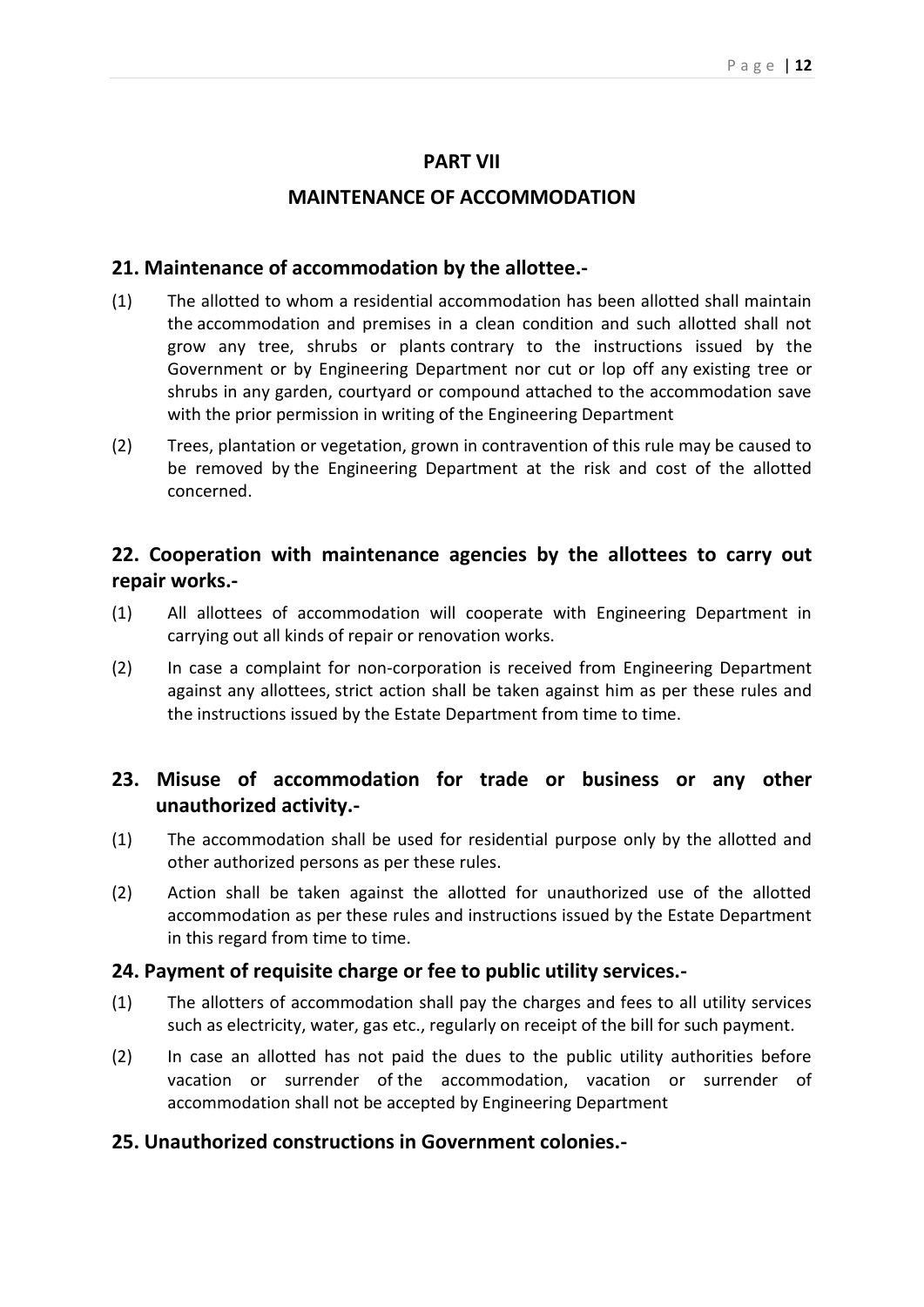- (1) No unauthorized construction shall be allowed in AIIMS campus and the unauthorized constructions, if any shall be removed or demolished by Engineering Department or the Estate Officer notified under the Public Premises (Eviction of unauthorized occupants) Act, 1971(40 of 1971), as the case may be in accordance with the provisions of that Act.
- (2) In case any further unauthorized construction is found in the accommodation of the same allotted, the accommodation provided to such allotted shall be cancelled from the date of inspection of the accommodation and he shall be debarred for allotment of accommodation for remaining period of service in future.
- (3) The procedure for dealing with cases relating to unauthorized construction or encroachment in accommodation or public premises and the responsibilities of respective maintenance agencies shall be specified by the Central Government from time to time.

#### **PART VIII**

## **UNAUTHORISED OCCUPATION**

### **26. Unauthorized occupation after cancellation of allotment.-**

Where, after an allotment of accommodation has been cancelled or is deemed to have been cancelled under any provisions of these rules, the accommodation remains or has remained in occupation of the allotted to whom it was allotted or of any person claiming through, such allotted shall be liable to pay damages for use and occupation of the accommodation, services, furniture and garden charges, as may be determined by the Central Government from time to time.

#### **27. Issue of vacation notice and show cause notice to the allottees.-**

- (1) The vacation notice shall be issued to all the allotters of accommodation or to their families at least fifteen days before the date of expiry of the permissible period of retention.
- (2) In case where the allotters have not vacated the quarters after expiry of permissible retention period, the concerned authority will issue show cause notice to such unauthorized occupants under the Public Premises (Eviction of unauthorized occupants) Act, 1971(40 of 1971).

#### **PART IX**

### **SUBLETTING OF ACCOMMODATION**

#### **28. Persons to reside with allottee.-**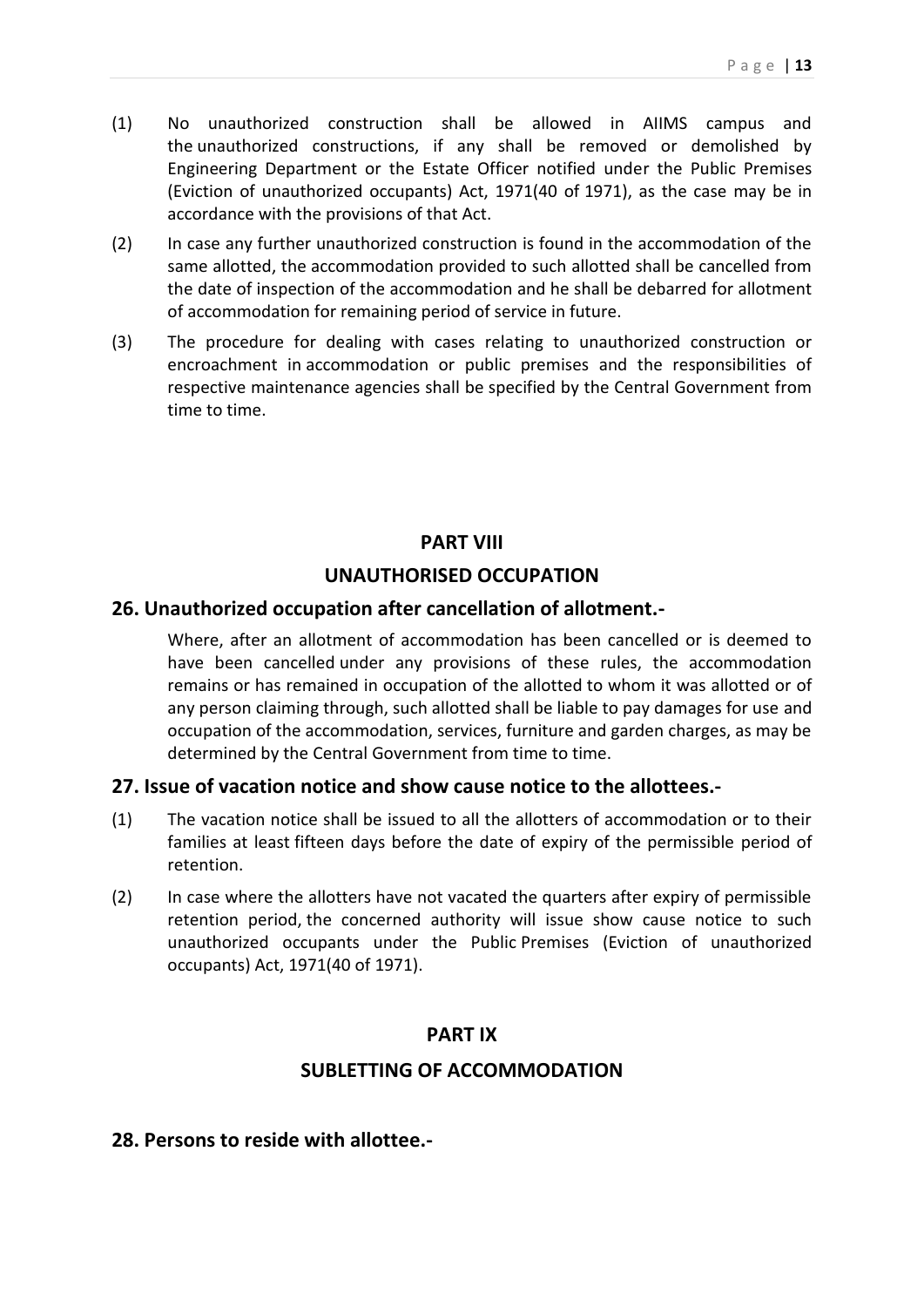- (1) The allottee shall reside in the accommodation allotted to him with his family and immediate relations.
- (2) In case any relationship ceases by any order of court of law, such relation shall not reside with the allotted.
- (3) The allotted who shares the accommodation with his family or immediate relations shall furnish prior intimation to the Estate Department in such form, as may be specified by the Estates Department. , furnishing full particulars of his family members or immediate relations residing in the accommodation allotted to him:

Provided that the details of guests, if such guest is likely to stay for more than fifteen days in the accommodation, shall be intimated to the Estates Department in a plain A-4 size paper to Estate Department, Intimating full particulars of the individual or individuals.

#### **29. Subletting of accommodation.-**

(1) An allottee shall not sublet the whole or part of accommodation including garage allotted to him:

Provided that an allotted proceeding on leave may accommodate, in the accommodation any member of his family or immediate relations, as a caretaker, by submitting, along with his leave application, the details of such member of his family or immediate relation, to Estate Department.

Provided further that the maximum period of such accommodation by a caretaker shall be not exceeding six months.

(2) If an allotted to whom an accommodation has been allotted, unauthorized sublets the accommodation, the Estate Officer may without prejudice to any other disciplinary action that may be taken against him, cancel the allotment of the accommodation from the date of inspection.

> Explanation.-In this sub-rule, the term "allottee" include, unless the context otherwise requires, a member of his family and any person claiming through the allotted.

- (3) If an allotted sublets an accommodation allotted to him or any portion thereof or any of the out-houses or garages in contravention of these rules, he may without prejudice to any other action that may be taken against him, be charged such damages from the date of inspection by Estate Department. as may be determined by the Central Government from time to time, in this respect.
- (4) Where an action to cancel the allotment is taken on account of unauthorized subletting of the premises, a direction shall be issued by the Estate Department to the concerned administrative office of the allotted for the purposes of initiation of Departmental proceedings and for imposition of major penalty, along with the copy of a draft charge sheet; and the administrative office shall intimate Estate Officer the details of the charges framed and the penalty imposed on the allotted under this rule.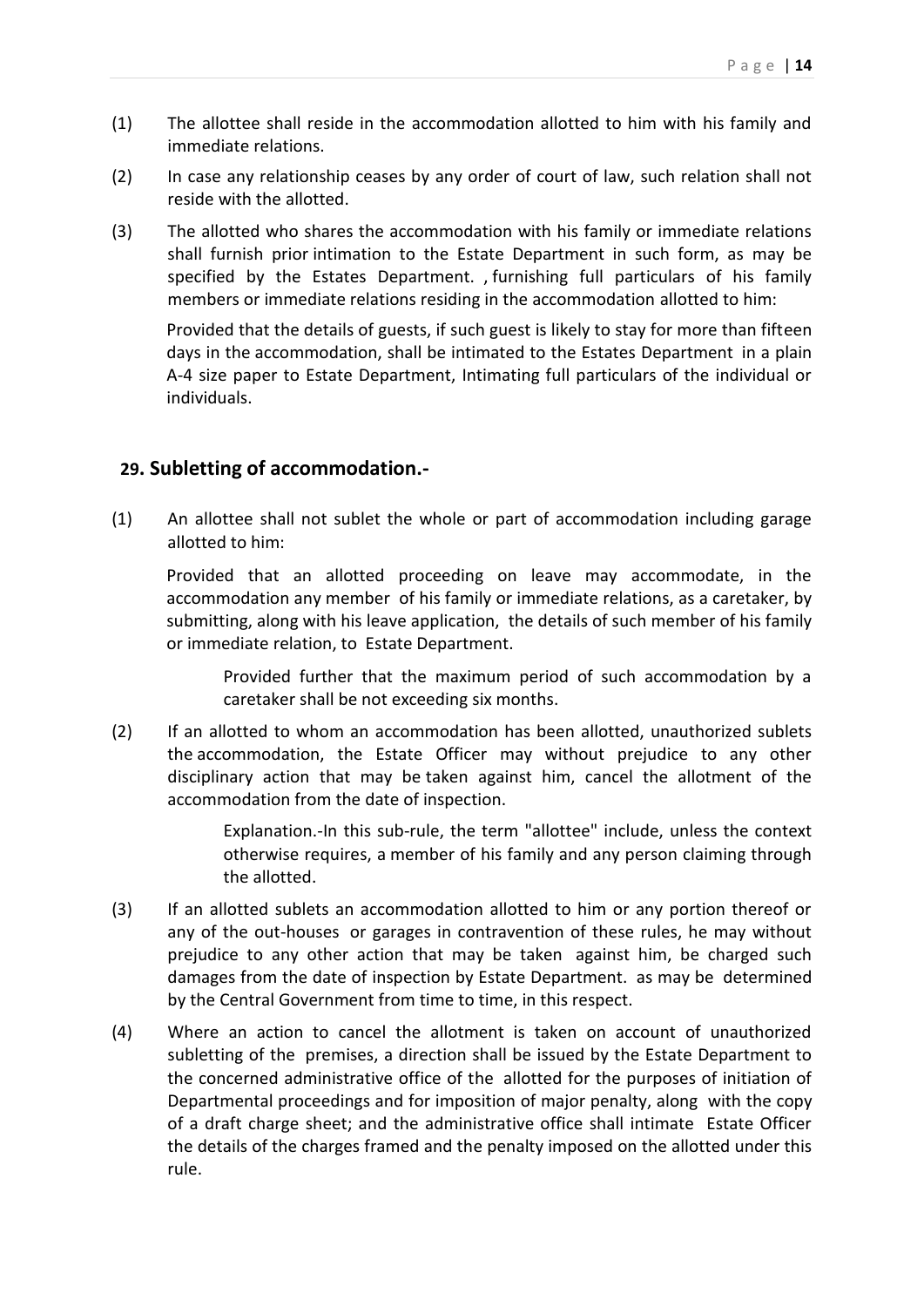- (5) The **Director AIIMS Bhopal** shall be competent to--
	- a) take all or any of the actions provided under this rule;
	- b) Declare the allottee to be ineligible for allotment of residential accommodation for the remaining period of his service;
	- c) Intimate to the office of the allotted for initiating disciplinary proceedings for major penalty under the relevant rules.
- (6) Where any penalty under this rule is imposed on proved case of subletting, the aggrieved person may within thirty days of the receipt of the order by him or his employer imposing the penalty, may prefer an appeal before the concerned appellate authority specified under rule 69 through proper channel.
- (7) The original order imposing the penalty shall stand unless it is modified or rescinded on appeal by the appellate authority.
- (8) Cases where individual fails to comply with the provisions this rule shall be brought to the notice of authorities concerned by Estate Officer for taking appropriate disciplinary action against such defaulting aIIottees.

#### **PART X**

## **CONSEQUENCES OF BREACH OF THESE RULES AND INSTRUCTIONS OF THE GOVERNMENT**

#### **30. Consequences of breach of rules.-**

The Estate Department may without prejudice to any other disciplinary action that may be taken against the allottee under these rules, cancel the allotment of the accommodation, if an allottee to whom an accommodation has been allotted -

(a) Uses the accommodation or any portion thereof for any purposes other than that for which it is meant; or

(b) Tampers with the electric or water connection; or

(c) Commits breach of these rules; or

(d) Breaches the terms and conditions of the allotment; or

(e) Uses the accommodation or premises or permits or suffers the accommodation or premises to be used for any purpose which the Estate Department considers to be improper; or

(f) Has knowingly furnished incorrect information in any application or written statement with a view to securing the allotment for initial / change as the case may be.

**Explanation.-In this rule, the term "allottee" include unless the context otherwise requires, a member of his family and any person staying with the allottee.**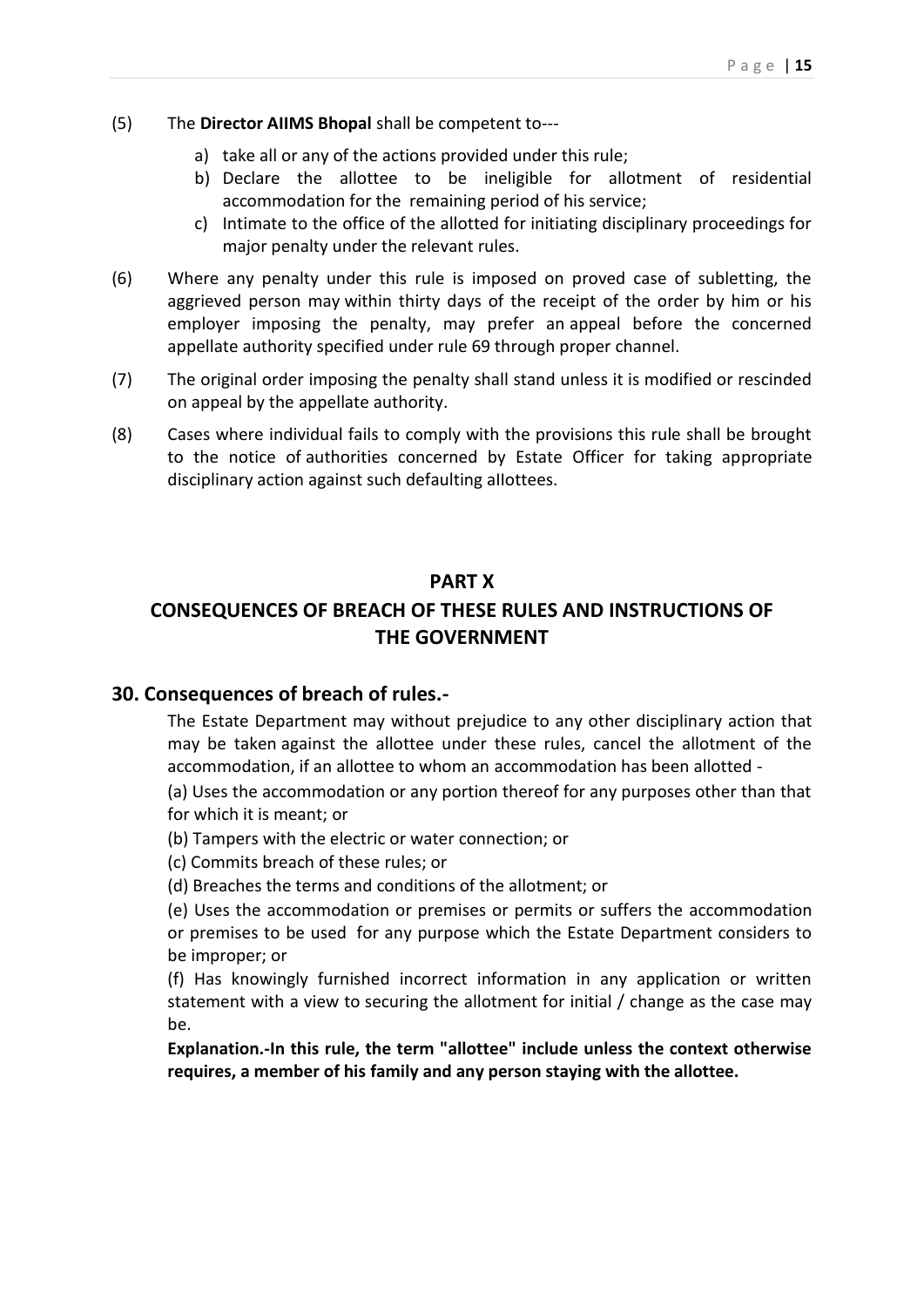### **31. Action for misuse of garage.-**

- (1) The garage shall be used for parking of vehicle only by the allottee and action shall be taken against the allottee for unauthorized use of the allotted garage as per these rules and instructions in this regard from time to time.
- (2) The garage for parking cars or scooters or cycles shall not be used or allowed to be used for residential purposes and damages shall be charged from the allottee for any misuse of the garage from the date of inspection till the receipt of certificate from Engineering Department that the misuse has ceased.
- (3) In case of misuse of garage, the Estate Department shall issue show cause notice to the allottee concerned with a copy to the concerned in charge of the maintenance agency Service Centre, to stop the misuse within a period of fifteen days, failing which the allotment shall be cancelled.

## **PART XI**

## **LICENCE FEE FOR ACCOMMODATION**

### **32. Payment of license fee for accommodation.-**

- (1) Where allotment of accommodation or alternative accommodation has been accepted, the liability for license fee shall commence from the date of physical occupation of the accommodation.
- (2) An allottee who, after acceptance, fails to take possession of that accommodation within eight days from the date of receipt of the authority letter shall be charged one month license fee from the date of allotment: Provided that this provision shall not apply in case the maintenance agency does not hand over the accommodation in a habitable condition to the allottee within the

prescribed period or the accommodation is not ready for physical occupation for any other reason.

- (3) An allottee shall remain personally responsible for any license fee payable in respect of the accommodation and for any damages caused to the accommodation or its precincts or grounds or services provided therein by the Government beyond fair wear and tear.
- (4) In case license fee has not been received continuously for a period of four months from an allottee or the Drawing and Disbursing Officer of office of the allottee, the allotment of accommodation of the concerned allottee shall be cancelled.

### **33. Fixation or revision of license fee for accommodation.-**

- (1) The normal license fee for accommodation shall be revised every three years based on the Average All India Consumer Price Index (CPI) by the Central Government and shall be applicable to all types of accommodation throughout the country.
- (2) The revised rate shall take effect from the 1 st July of the year next following, or from such other date as the Central Government may direct.

## **34. Personal liability of the allottee for payment of license fee till the accommodation is vacated.-**